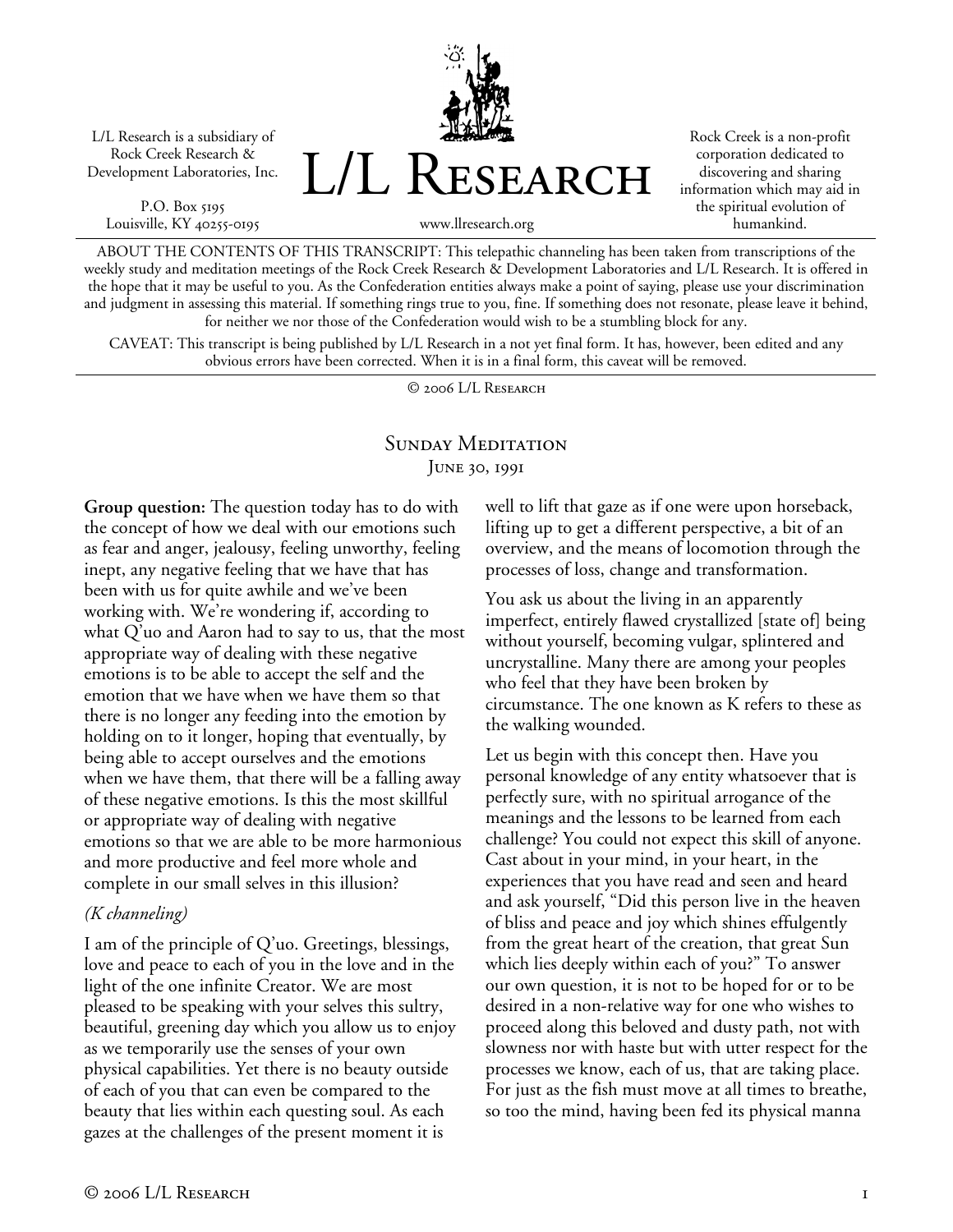must then yearn for that divine touch of that heavenly food.

The attitude expressed in the question, that is, that one simply sits and accept the imperfect self in its apparent manifestation, is a good suggestion. Like many good suggestions from entities who know a great deal more that most third-density entities, it is, idealistically speaking, quite without error to say that the process of maturing is a process not of becoming better, not of becoming wiser, not of becoming more of any quality which you may judge within yourself or others but only of one thing: the patient persistence of faith.

So we describe each of us and you as being continually at the crossroads. To one who travels without imagination and without soul, streets, byways, lanes and highways are simply places for which to travel. However, to the spiritual seeker the ride is the experience not the destination. Each spiritual seeker has chosen to walk its own path with its own topography and terrain, its own blessings, challenges and seeming nuisances. Its own thanksgivings and its own pain.

To say that this is the human condition is vastly to overstate that generality. Yet it is true that if an entity is able to recognize more and more inwardly that the situation in this illusion will apparently be imperfection in memory, in the present and in the future, this creates a good start upon dealing with the pain and seeming destructive and negative characteristics of an ongoing spiritually based life. Each of you who is on this trail finds the dust beloved, finds the hard rocks and the wood splinters a cause for joy, for that person has found that which is worth the various inconveniences and seeming muddled confusion of the third-density illusion.

So firstly, my dear ones, each place yourself in this basic attitude of watching, observing and accepting everything about the self. Yet this is only a bare beginning from the first step outward into the abyss of mystery. There is often sometimes dramatically a shift in perception. To some entities this shift is extremely painful, for there is rigidity in character, and there are solidified opinions from feelings in the taking upon oneself of all the transient personality as if it were the character of the self.

So you see as you attempt consciously to live with emotions which do not seem appropriate to you there is only a small amount of spiritual work in

consciousness that may be done upon the level of logic, analysis and hopes for doing better. Of these things alone is the mind and brain of your beautiful analyst equipped. Consequently, the hope of achieving comfort within, peace and self-assurance is a lost cause if it is pursued by the intention of attitude alone. For attitude is, until it has become you yourself, a piece of clothing to place between the vulnerable and naked self and the world which impinges so harshly many times upon the wounded seeker. Yes, all seekers are wounded.

The need to examine mystery goes not well with an attitude of complacency, comfort and mundane peace. Even as you ask yourself why so many seem to slip through life as if they were greased lightning while you the seeker, each of you, must again and again and again find oneself stuck, stopped completely by overwhelming catalyst. Catalyst which, because the world knows it not for the most part, is catalyst unique to you in a far more precise way than some superlatives. For each of you is unique in his or her way. Each of you, though aiming for the same destination, have plotted carefully to ensure, no matter how many detours are mistakenly taken, that within this incarnational experience the seeker will have ample opportunity to learn each lesson of love.

Thusly, as we move into the second part of our thoughts we simply suggest that each of you take away the cutting board upon which you slice yourself. Place the knife, cleansed and oiled, back in its sheath, for you are not now working with the tools, the power or the values of the mundane society in which you have chosen to experience this illusion of humanhood. Gaze as we leave the conscious minds dealing with spiritual progress as one would gaze upon the last days of a summer in childhood. These days are precious, yet they cannot be stopped or controlled. There would be the school the student must go back to. The job that the entity on holiday must take up again upon return from that holiday. There is, as far as we know it, no way past the ego, or perhaps more accurately, a self perceived as self without ego.

So in our quest to gaze at the most appropriate way to aid ourselves in our seeking for an attitude not skin deep but within the very marrow of each bone, within each pore that opens to the sunlight and the rain, within each sense that tells you of beauty,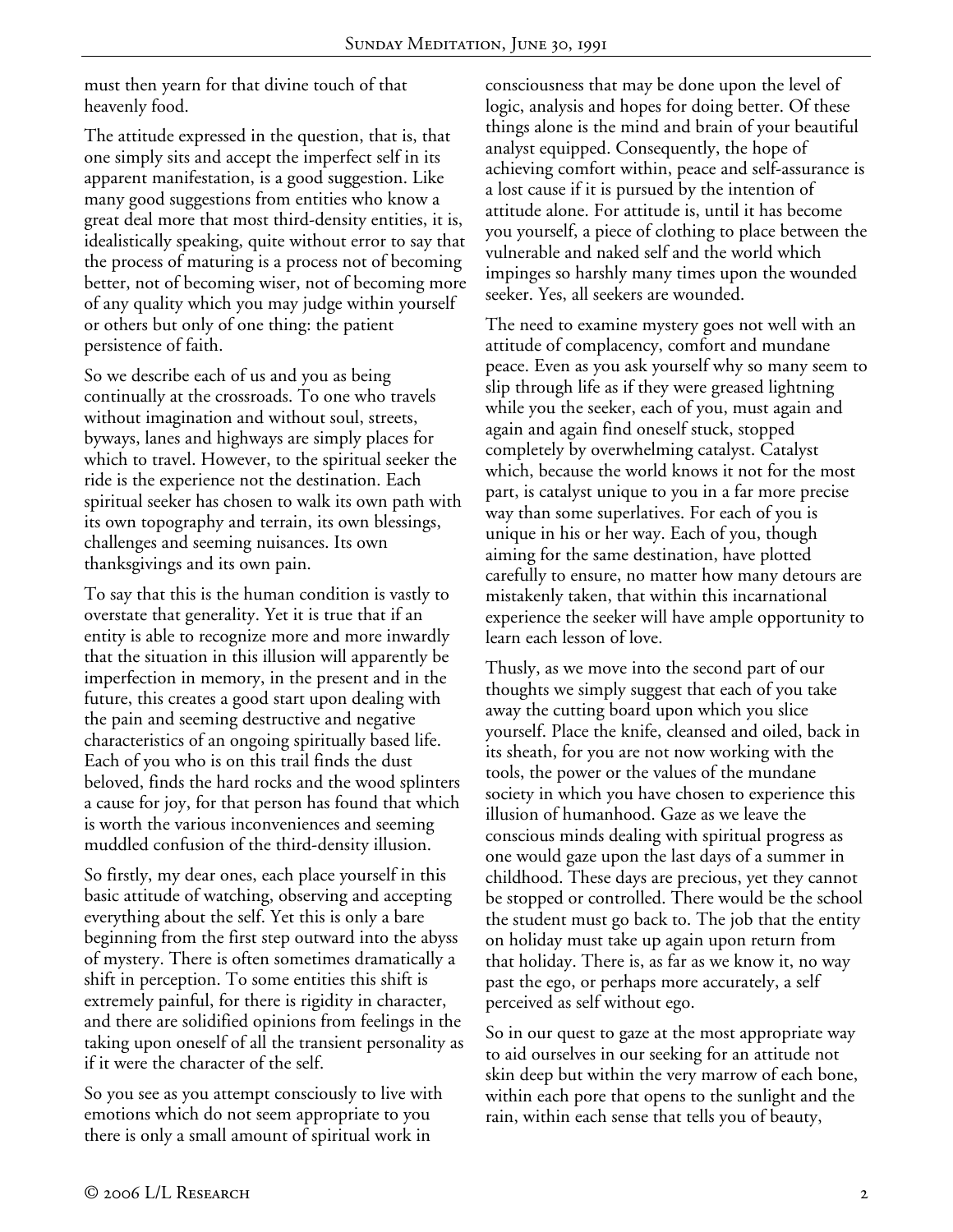destruction, peace and confusion, consequently, the seeker must gaze beyond, beneath and around the negative emotions such as anger or fear. Gaze at them unblinkingly. Gaze at them lovingly. Yet how can an entity, no matter how much meditation, study, desire and training, really have a certainty and a surety that there will more and more be the feelings of wholeness and harmony of which you have spoken?

In this entity's mind there is a quote from a poet named Yeats: "It just is that there is"—an almost bottomless and infinite self which each seeker is attempting carefully to build the roads that may take the feet to that place of rest amongst the discomforts, sorrows and losses of a life lived in faith.

Again and again the Creator calls you. Again and again you call for the Creator. And again and again you are distracted by the pains of living intensely. Because each is already a poem, a chosen path within this circle, we may be general and say that this is itself sufficient preparation for further work in consciousness.

The distinctions we are making are subtle and we ask for your patience. Indeed it is true that it is extremely helpful and informative to each seeker that he look carefully, humorously and undauntedly at each apparent lapse in faith, loss of hope, or disappointment within the life experience, be it with relationships with the society or as is most common, with the self. Your conscious mind simply cannot tell your subconscious mind that you are worthwhile and of the mistakes that you make are as much a virtue as the apparently unmistaken ways of acting which are part of your being and ours.

There is a life independent of the conscious mind, that part of the self that is a hologram of all of infinity. That self is as a sun and the experience of living the imperfect and wounded life is the experience, if we may use one of your myths, of Icarus flying too close to the sun. The feathers drop off, the structure melts, and the sun has been not benevolent but unwittingly destructive.

After one has properly devalued the information given by the analytical and curious mind of your physical vehicle, you may then place that attitude which governs behavior just where it should be: upon the behavior shelf to be brought out and used carefully and sincerely in gazing at various concepts which endear themselves to each of you. Then in

order to grasp the means of coming to forgiveness of the self must needs be seen to be so far below the [level] of consciousness that there are no mental or emotional stairs which one may use to move from the house of illusion to the house of the infinite Creator.

Between this great central Sun and the experience of mundane living lies a great river of blessing, healing and pain. The structure of the subconscious mind, as you would call this portion of your field of consciousness, needs to be evoked layer by layer, layers as thin as the skin of an onion and sometimes layers that have a markedly saddening effect upon the seeker who is living through the inevitable changes and feelings of perceived failure which constitute the conscious perception of catalyst.

What are these intermediate subconscious levels? We chose to borrow the words of the one known as Aaron. There is much that occurs before a consciously generated mental formation may occur. The one known as Aaron simplifies this in a way which we feel is helpful so let us look at this process. Become aware now of your attitude posture, that is your true physical, mental and emotional states. Gaze at them. This is your unique beingness at this time, at this very moment. If this is who you are and if you are of the Father that is love, then you as a seeker know in some deep way that the apparent challenges of the incarnation are much like the scenery of the play for which you are the star.

As an actor expresses its lines again and again in front of your theater audiences the actor begins to become more and more aware of the true nature of that character or person which the actor wishes to portray. So that after repeating the same two hours or three of lines said, movements made, and emotions expressed, the wholeness of this mentally and emotionally crafted persona becomes more and more nearly complete. Cast yourself therefore as an actor. You do not need to change the play, to alter the script. You need simply to be as faithful to the character you perceive as yourself as possible. This acceptance of the self, although it may begin intellectually, begins to open the doors into that portion of the subconscious mind that may aid you in dealing in a joyful and peaceful manner with the many things which within your illusion seem to be challenging, difficult or even despairing.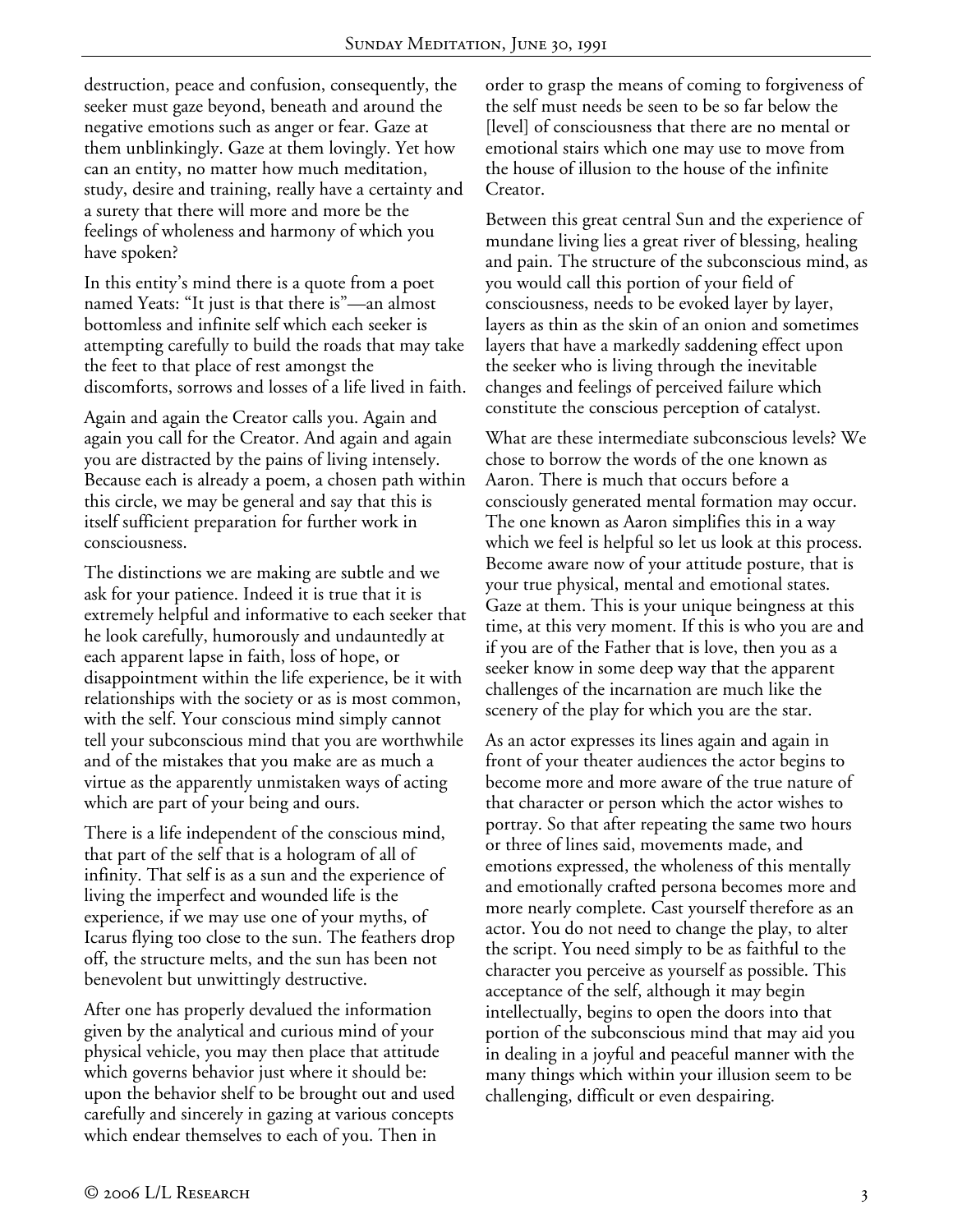Sit now and feel your body, your head, your gently resting eyes, your lassitude as you wait alertly but patiently for the hope of some germ of truth that we may offer to you that may be of help. This is your play. We have a far subordinate position in this play. It is yours. Each occasion upon which the self sees itself as angry or in fear, one—we correct this instrument—each then moves back into the reading of the script so far, into the nuances that have been found so far within the message of the play in between the lines and the emotions generated by the drama which is neatly tied up in a play in five acts or less.

Upon your own stage it is far better to see that the play will run indefinitely and that you will have every chance every day to create an openness and spaciousness of spirit and glee that allows the Creator to play in the summer sunlight of your open mind and heart.

Let us move back to perception. Again we thank the one known as Aaron for creating a simple way to express ourselves in terms of dealing with disappointments. Imagine that you are seated in the midst of a busy public place, perhaps awaiting one of your modes of transportation in its scheduled departure. You have brought with you something that is absorbing and as you sit amongst the hubbub and turmoil of the many, many unsettled entities and the many, many emotions, these do not confine you. In you there is no turmoil, no hubbub. You have the correct time. You have your ticket. You are ready to climb aboard for your journey. And so you read your book or do something else which is equally absorbing and the hubbub and turmoil is not there.

Were you to be regressed, as you call it, by hypnotism to that scene, you would be able, in a deep enough state of trance, to remember precisely all that has occurred while you were reading the book. However, as far as the conscious mind is concerned, there has been no stimulus but the book. So the first flaw in hoping that by taking thought one may become more skillful, one may see that there is no hope of beginning from the outside in, in a truly objective way.

Now let us say that the book has been absorbed and you have the consciousness of reading that book. Do you yet have an attitude? We suggest to you that you do not yet have an attitude. For you have been impressed with certain thoughts and certain feelings,

certain resonances and rhythms which are at one level or as many as you wish to embrace. But firstly, there is the choosing amongst all sense impressions of that which will come at highest priority into the consciousness of your heart and soul. The perception itself is a narrowing of the infinite Creation.

#### *(Side one of tape ends.)*

### *(K channeling)*

With the experience of polarization what opinions and biases have each brought to the naked perception already clothed somewhat? It can only add further clothing, further coverings, further defenses, and further distortions. For each entity is intended to be biased. These biases, though they cause a great amount of pain, are spiritually desirable. Not that one would seek out difficulties or challenges, but that in a challenging situation one may see clearly that one's own previous biases, one's own prioritizing of consciousness and one's own sense impressions do a tremendous amount of distorting to what each would hope to be a life lived in full consciousness of love.

The last thing which occurs in this process as it moves up through the subconscious mind is the formation within the mind of a response to this heavily flawed perception. At that point you are again dealing with the conscious mental formations familiar in the mundane world. However, if you have been careful to see the processes which precede actual mental impressions you may gauge them lightly without rancor or judgment. Not because you wish to advance, not because it is wise but because it is a kind of habit, a way of stepping just a bit back, of getting just a bit of height. And seeing not only that mental formation that feels so painful but seeing also with utmost compassion, the weary, weary walker who must heave himself up in the saddle from time to time and say to itself, "I am grateful for this horse and grateful for this body and grateful for these pains and joys and I wish to look at each of them as a good part of myself."

We have focused today on the details of perception, for your query has to do with the process of perception. Entities realize, for the most part, that they cannot anticipate or understand other entities' every action and word. However, in terms of you within this physical incarnation, you are in the position of attempting to understand and accept an entity that is noticeably distanced from your true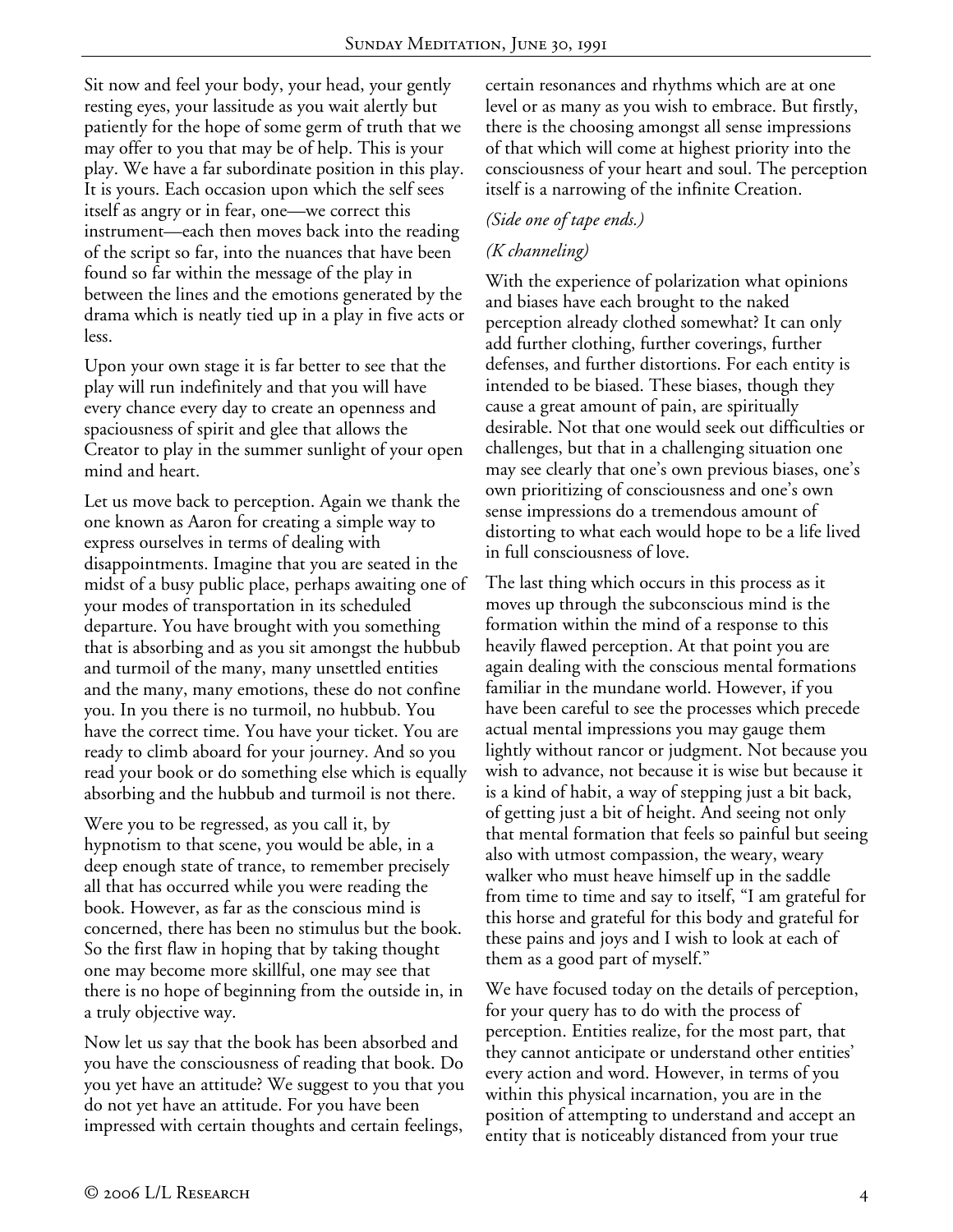self. This standpoint or point of view is not helpful in terms of its being used as a tool to create the desisting and the ceasing of painful emotions so that one may somehow come out upon the pleasant valley of enlightenment. Can you see now what folly it is to expect or even consider the possibility of, by taking any thought whatsoever, releasing the self from the fears and the anger with which it has fueled its very seeking?

Thus we may say yet consciously observe the anger, the temper, the emotional dyspepsia. But at the same time open the door of the threshold of the deep mind by whatever means creates in you the sense of approaching and going through a door that is holy, a door wherein you are protected, bathed in light. And whether you can feel it or not, be healed little by little of each and every perceived pain. Keep that door open. De-emphasize to the extent appropriate for the individual personality all consciously received data and move beyond words, beyond judgment, and beyond the self into the point of view that sees all things as acceptable and not only acceptable but glorious. Each of you is an epic. Each within third density chooses some form of drama. Some are stuck with charades for they know not how to be but only to behave.

And so some move through the incarnation creating behaviors, speeches and attitudes designed to manipulate the environment for comfort and security. This is not your path. In your path you have truly broken yourself and offered that sacrifice of heart and soul and mind to the one infinite Creator. As you rest back in that relationship know that the "I Am," "that is all that there is," is you.

Know that you are not simply a pawn moving about on some cosmic checkerboard—we correct this instrument—chessboard, this instrument is not good at games. Take the mind off of the moving pieces, the stratagems, and the ploys. Gaze at your situation more and more without judgment, indeed, embracing the seemingly difficult, negative or challenging situation. This positive action of love is as a healing balm as the true nard<sup>1</sup>, the true salve, the true healing ointment of [Gilead]. This is not a gift you can give yourself. You can only open yourself to the opportunity.

Each of you, each entity within the third-density physical being, will experience a vast and constant irritation if that entity is a seeker and a sensitive one. Yet you have, day upon day, week upon week, and year upon year, a rising to the play. Each day the performance is unique; the audience sometimes cold and sometimes sympathetic; the lines felt not from the heart or felt completely from the heart. How various experience seems, my friends. Yet you are simply doing the day's work in consciousness by giving this seemingly hypocritical persona the very best work that you can do as an actor, learning the motivations, gazing at the patterns, reading between the lines of your lifetime.

Let a time fall upon you as twilight falls upon the grass at the end of a golden summer day. Let your selves be as lush meadows, welcoming and drinking in the feeling of love, loving and being loved, for in love we are without judgment.

We realize that this has been a bare beginning but this instrument is requesting that we close this session before too much longer. We are afraid this will be an ongoing difficulty with this contact, that is that this entity is in a state where it does not have an awareness of a time flow but is rather in a place of utterness which does not have the characteristics of time and space. If this is acceptable to you we shall simply continue until we hear through this instrument's ears the recording equipment stating in its unthinking way that forty-five of your minutes have passed.

Perhaps we may learn to be shorter in our seeking. But for the most part we ask your patience in allowing us to, in order to leave this instrument on its stead in its sincere work free from the necessity of attempting to keep part of the consciousness upon the level upon which time holds sway.

You stand, each of you, upon a play stage—we correct this instrument—upon a stage. What is the nature of your play? How long has this been running? Has it been a success on Broadway? Did it die in Boston? Are you on the road with it? Over the hill touring the provinces? Appearing in Saskatchewan? It is still your play and you have every reason to attempt always to move through that play so authentically that the play becomes a poem and the poem becomes a life, and the life becomes a presence of love to love. May you encourage, exhort, support and cherish each other. For you have chosen

<u>.</u>

<sup>1</sup> Nard is an ointment prepared in part from *Nardostachys Jatamansi*, an East Indian plant of the Valerian family.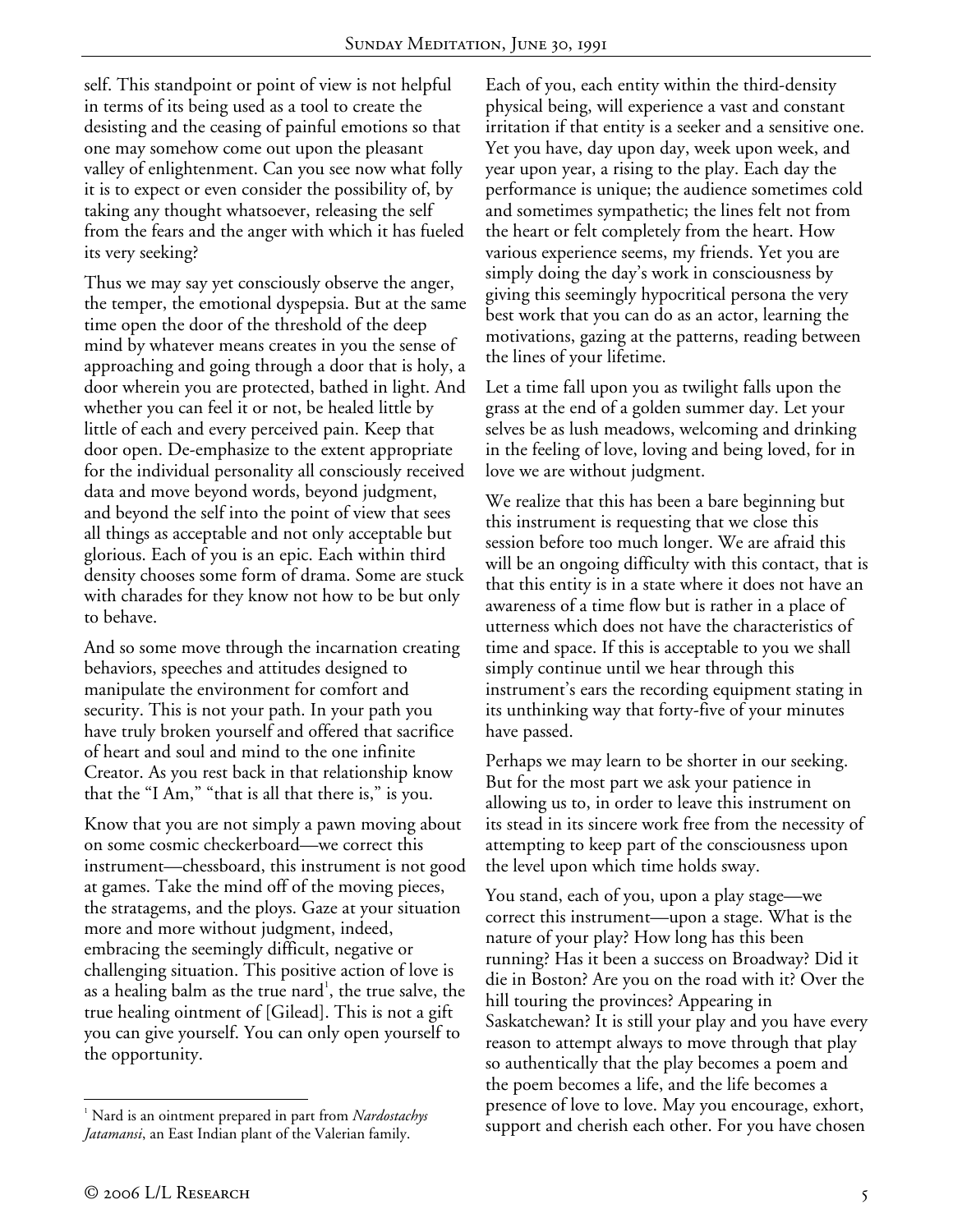the high road. The road that is the wisest. The road that is the most seemingly barren.

May you make peace with your decision to join the confederation of all consciousness. May you find yourself, even when most weary, ready to lay down that particular load and rest. Not to a place where you may be consoled and healed and have your work finished, but so that you can get a restful kind of consciousness unrivened by the carings and strivings of mundane difficulty.

These things are among your choices in each moment. To some we would say it is well to use the intellect to attempt to spot and work with mental formations before they become toxic. But remember also that each of you is already toxic. For there is in earth not sterility but a growing living soil for both the good and the bad vine. What is your choice? Which part of that vine of self that begins in the Creator and moves only up to you as the fruit of the vine will be for you at that moment the way in which to ventilate the pain, difficulty or the darkness with the spacious light of a faithful life?

We would now close this session and would offer the communication to the one known as Jim and if that entity does not wish to work this day we are most grateful if the one known as K would wish to use more discussion time. We shall attempt at this time therefore, with many thanks to this instrument, to transfer the contact to the one known as Jim. We leave this instrument in great joy. We will transfer now. We are of the principle of Q'uo.

# *(Jim channeling)*

I am Q'uo, and we greet each again through this instrument. We realize that your patience, your ability to rest comfortably in your positions have been tested by the length of our *(inaudible)*. We would ask if there may be any queries to which we may speak before we take leave of this group?

#### **Questioner:** *(Inaudible)*.

I am Q'uo, and am aware of your query, my sister. Each, both consciously and subconsciously, already does this but the sending of such energy to the most efficacious would be done in a carefully conscious fashion where the energy does seem to be entering through the crown chakra and moving through all centers of energy for the instrument. This done as a visualization will aid the contact in that we also move through the crown chakra and activate

primarily the blue-ray center. The balanced configuration of the entity seen in the visualization and seen to be receiving the energy entering through the crown and moving to all portions of its physical vehicle would be a means whereby the instrument could be aided not only in its physical comfort but the contact could be aided as it moves through the instrument.

Is there a further query, my sister?

# **Questioner:** *(Inaudible)*.

I am Q'uo, and am aware of your query, my sister. We would recommend that this energy be seen as that which is universal, is drawn from the ethers or the cosmos as you may term it, but that would be seen to be flowing from infinity into the crown chakra, moving through the physical vehicle in a downward fashion so that each center of energy was bathed in light and the energy was also seen to be exiting as it travels through the arms and legs to exit the hands and the feet. And this seen as a washing of the instrument's physical vehicle in general and, in particular, a washing and energizing of the energy centers or chakras.

Is there a further query, my sister?

# **Questioner:** *(Inaudible)*.

I am Q'uo, and we are most grateful to you as well, my sister. Not only your patience and your persistence but also your querying in this area for it is an area that is not unique to you but is shared by all seekers who travel this journey long enough to find that there is the necessity of facing the self and accepting the self with all of the characteristics that have been added to the experience for the purpose of enhancing the learning, the tempering, and the serving.

Is there a further query at this time?

# **Questioner:** *(Inaudible)*.

I am Q'uo, and am aware of your query, my sister. If you feel with urgency that this is a portion of the workings then we would recommend that you follow that feeling and undertake to create such a circumstance. However, it is our observation that if these sessions are to be offered to any entity which walks through your door, that you not undertake such efforts. For this could easily be misperceived as that activity which sets you apart from those who